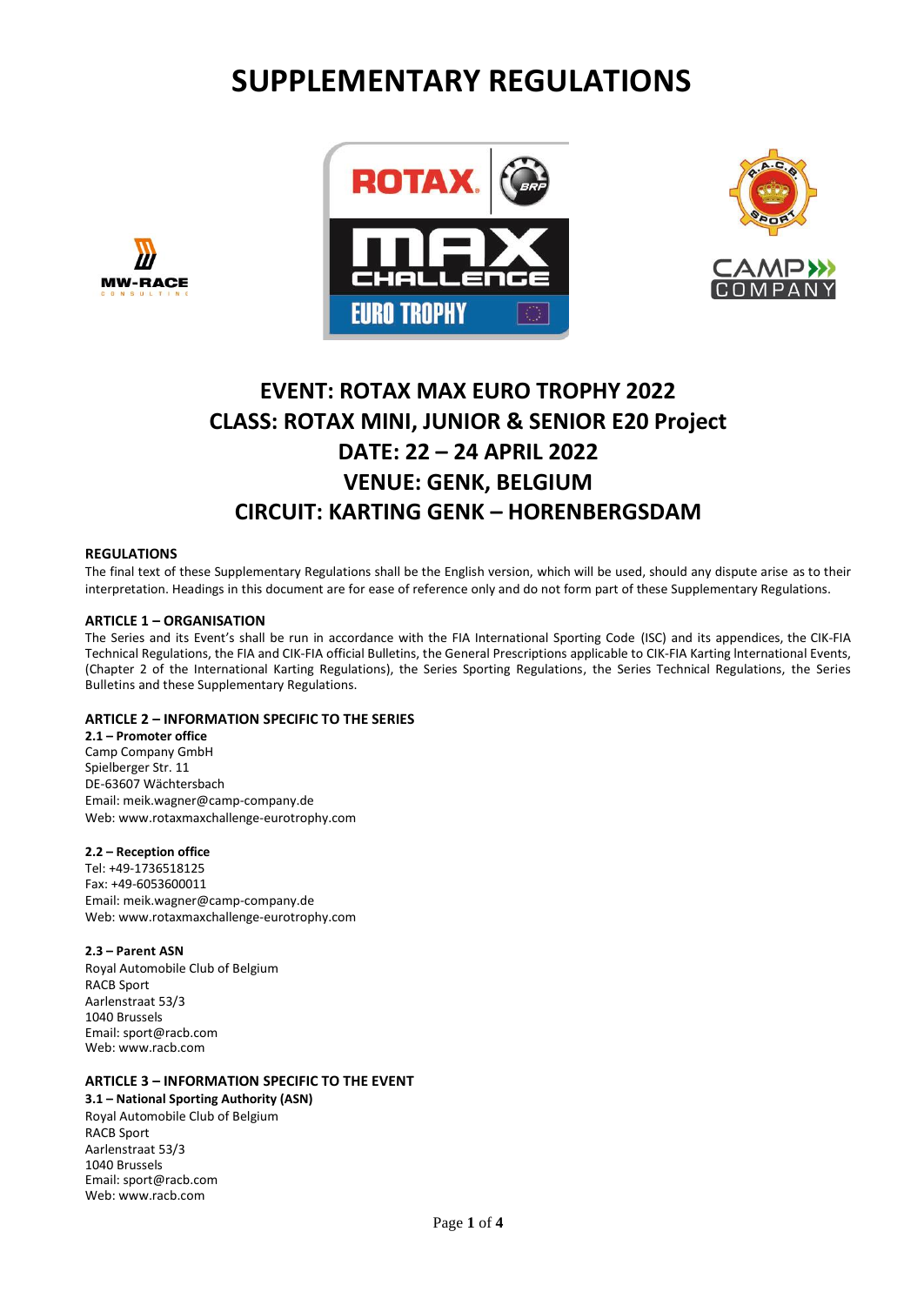**3.2 – Organizer (Kart Club)** Limburg Karting Damstraat 1 B-3600 Genk, Belgium Tel: +32 89 35 55 65 Email: [info@kartinggenk.be](mailto:info@kartinggenk.be) We[b: www.kartinggenk.be](http://www.kartinggenk.be/)

### **3.3 – Organizing Committee**

Mr. Dave RITZEN Mr. Meik WAGNER

## **3.4 – Categories**

**a) Rotax Junior E20** Maximum inscription of 18 drivers Minimum inscription of 10 drivers License: Minimum national karting-license issued by an ASN affiliated to the FIA Age:  $12 - 14$  Years, A Driver has to have his/hers  $12$ <sup>th</sup> birthday during the calendar year when the license is issued Minimum weight 195 Kg

## **b) Rotax Senior E20**

Maximum inscription 18 drivers Minimum inscriptions of 10 drivers License: Minimum national karting-license issued by an ASN affiliated to the FIA Age: 14 Years+, A Driver has to have his / hers 14<sup>th</sup> birthday during the calendar year when the license is issued Minimum weight 215 Kg

## **c) Rotax Mini**

Maximum inscription 36 drivers Minimum inscriptions of 22 drivers License: Minimum national karting-license issued by an ASN affiliated to the FIA Age: 9 – 12 Years, A Driver has to have his/hers 9<sup>th</sup> birthday during the calendar year when the license is issued Minimum weight 115 Kg

## **d)** Mandatory Entrant License

All applicants must hold a Valid "Entrant" license and the necessary authorizations (visa) by their ASNs affiliated to the FIA. Drivers who are younger than 18 years and do not have full legal capacity cannot be their own Entrant.

## **3.5 – Entries**

Reception Office: Camp Company GmbH Opening Date: 22 February 2022 Closing Date: 24 March 2022 Restrictions: Maximal Entries

## **3.6 – Amount of Fees**

Junior E20, Senior E20 : 990.00€ Mini : 590.00€ Mandatory Wet Tyres: 185.00€

## **3.7 – Circuit:**

a) Length: 1360 meter b) Direction of the track: Clockwise c) Side of the pole position: Right

## **3.8 – Time Schedule of the Event:**

Wednesday 15.00 – 18.00: Sporting Checks Thursday 10.00 – 16.00: Sporting Checks, Free Practice for Drivers past Sporting Checks Friday: Drivers Briefing, Scrutineering and Safety checks, Free Practice, Non-Qualifying Practice, Qualifying Practice Saturday: Warm-Up and Qualifying Races Sunday: Warm-up, Second Chance Races, Finals and Podium Detailed time schedule to follow on the official notice board and www.rotaxmaxchallenge-eurotrophy.com

Qualifying: 5 minutes in all classes

Time and number of laps in the Qualifying Heats: 7 minutes + 1 lap Time and number of laps in Second Chance Heats: 7 minutes + 1 lap Time and number of laps in the Finals: Mini-11 minutes + 1 lap, Junior E20 and Senior E20 10 minutes + 1 lap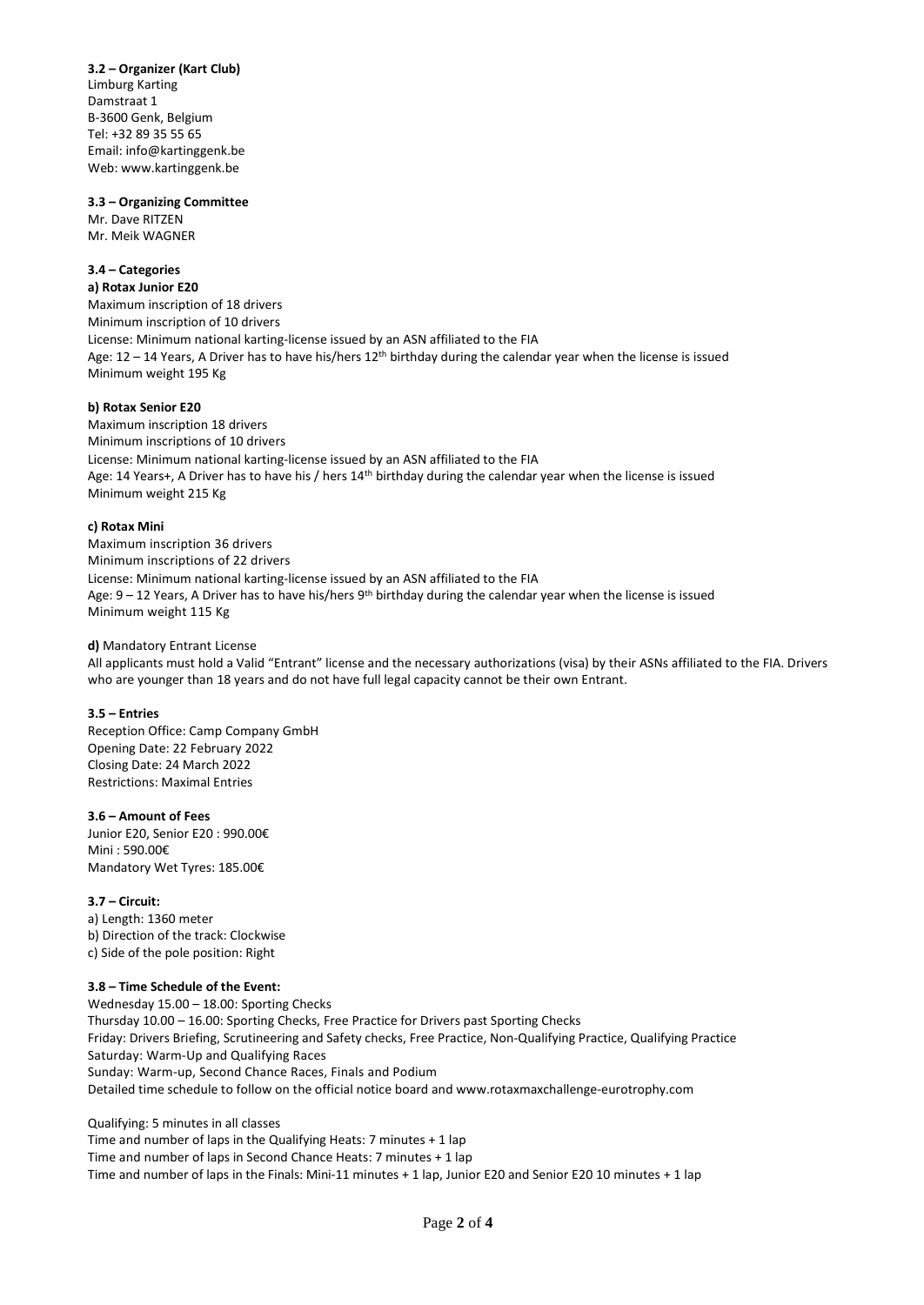**3.9 – Technical Checks**

Location: In Servicing Park

## **3.10 – Sporting Checks**

Location: Next to entrant to Servicing Park

## **3.11 – Briefing**

Location: in the main building  $-1^{st}$  floor  $-$  next to cafetaria

The presence of all concerned entrants and drivers is mandatory. Drivers or entrants not attending the briefing will be punished with a fine of 125.00€. It is the drivers and entrants' duty to enquire about time and place of the briefing(s). These times and location will be posted on the official notice board.

## **3.12 – Servicing Park**

Location: Rear of Grid

**3.13 – Park Fermé** Location: Next to the Race Track

## **3.14 – Official Posting Board**

Location: Next to race office at entry to Servicing Park

## **3.15 – Repair Area**

Location: Servicing Park in

## **3.16 – Prizes and Awards**

Prizes to the first 3 finishers in the event results

## **ARTICLE 4 – MAIN OFFICIALS**

## **4.1 – Stewards**

a) Mr. Nicolas SPARDERNA, as Chairman of the Panel of Stewards b) Mr. Wim COOLS, member c) Mr. Peter GEENS, member d) Mrs. Amber PAUWELS, as trainee

## **4.2 – Judge of fact**

a) Race Control - Mr. Martin LAINER b) Start Control - Mr. Thomas LAINER c) Time Keeping - Mrs. Julia JÄGER d) Pre-Grid – Mrs. Stephanie LAMPMANN e) Scrutineering and CIK Front Spoiler – Paul KLAASSEN

## **4.3 – Clerk of the Course**

a) Mr. Rick HUISKENS, National Clerk of the Course c) Mr. Thomas LAINER, Series Clerk of the Course

## **4.4 – Secretary of the Meeting**

a) Mrs. Kristine SCHOEMANS b) Mrs. Isabell SCHÄFER, Series Secretary

## **4.5 – Chief National Scrutineer**

a) Mr. Mario D'ANGELO

## **4.6 – Chief Series Scrutineer**

a) Mr. Paul KLAASSEN

## **4.7 – Deputy Scrutineer Technical Control**

a) Scrutineer – Brigitte BOONE b) Scrutineer – Marius WILHELM c) Scrutineer – Peter WILHELM

## **4.8 – Chief Medical Officer**

a) Mrs. Justine SEIFRIED b) Mr. Guy VEREECKEN

## **4.9 – Timekeeping Officer**

a) Mrs. Julia JÄGER